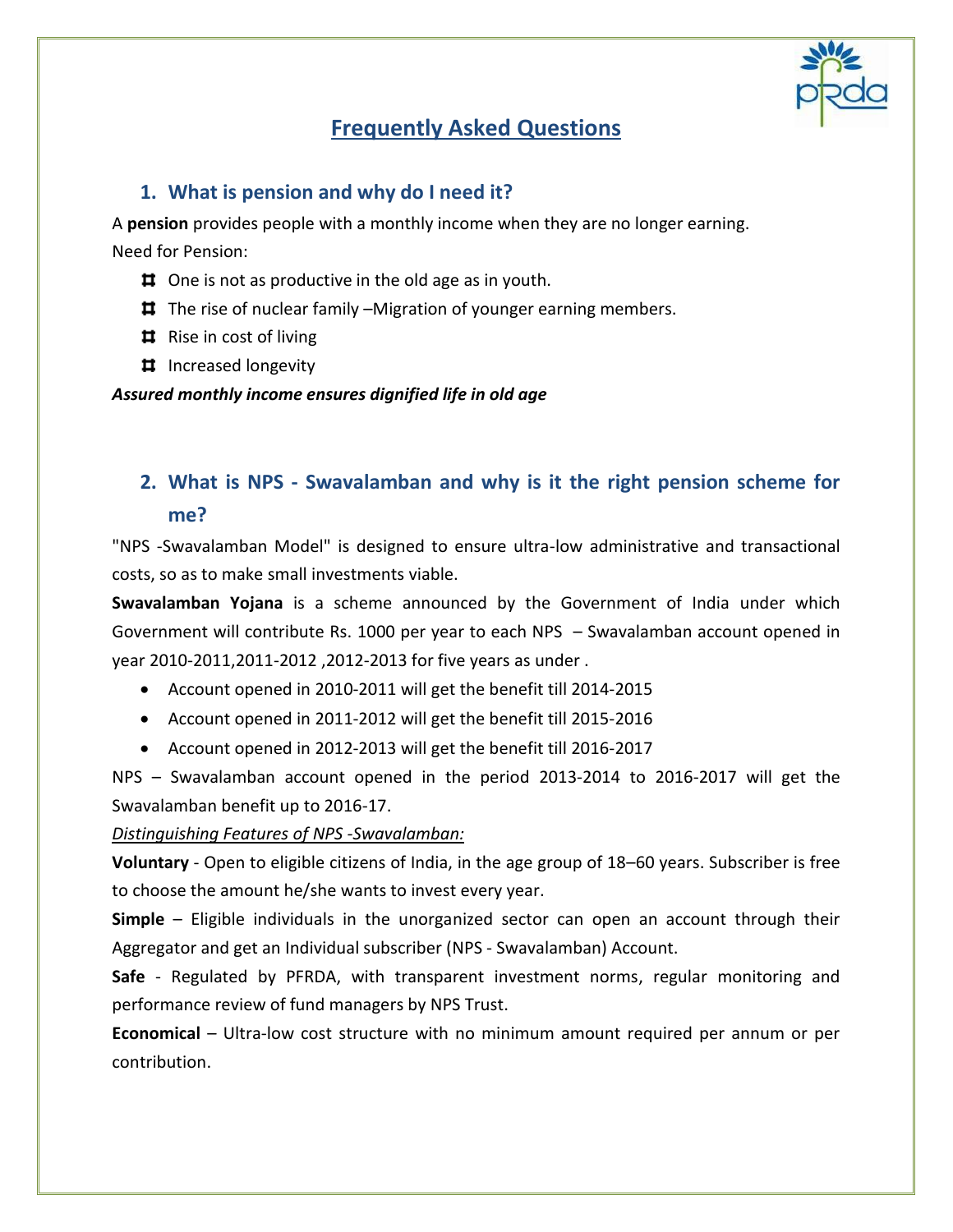

### **3.Why should I contribute for such a long period in this pension scheme?**

The contribution into NPS - Swavalamban is an investment for the future income for you & your family. When you contribute a part of your current income, you get pension out of this long term savings when you are not working. A longer period of investment would ensure a larger corpus being invested and hence higher pension returns during your old age. Longer duration of investment in NPS –Swavalamban ensures that high benefits accrue for long periods.

# **4. How different is NPS - Swavalamban from other products like savings in the bank?**

NPS - Swavalamban is a pension product to ensure a monthly income after the retirement age has been attainted.

NPS - Swavalamban invests a portion of the contributions in the equity (stock) market and hence there are possibilities of returns much higher than what banks & similar financial institutions are able to offer. A portion of the corpus is invested in equity markets which enables the corpus to grow quickly. However, unlike other equity based investment schemes where risk of losing the money is high, in NPS - Swavalamban; the risk is reduced considerably as up to 55% of money is invested in Government securities and up to 40% in corporate bonds.

## **5. NPS -Swavalamban invests my contributions in the equity markets. How safe is this?**

Investments are regulated by PFRDA/GOI. NPS - Swavalamban invests only up to 15% of the total funds in the equity or stock markets. The balance funds are invested into fixed income instruments such as corporate bonds and Government securities.

## **6. Why do I not know the return on my investment through NPS –Swavalamban as I do in the case of PPF, FDs and other such investment tools?**

PPF and FDs are investments that have a fixed interest rate and maturity period, hence it is possible to calculate the long-term returns of these investments.

NPS - Swavalamban is a long term scheme which is based on flexible contribution and market returns that are subject to change as per the market conditions.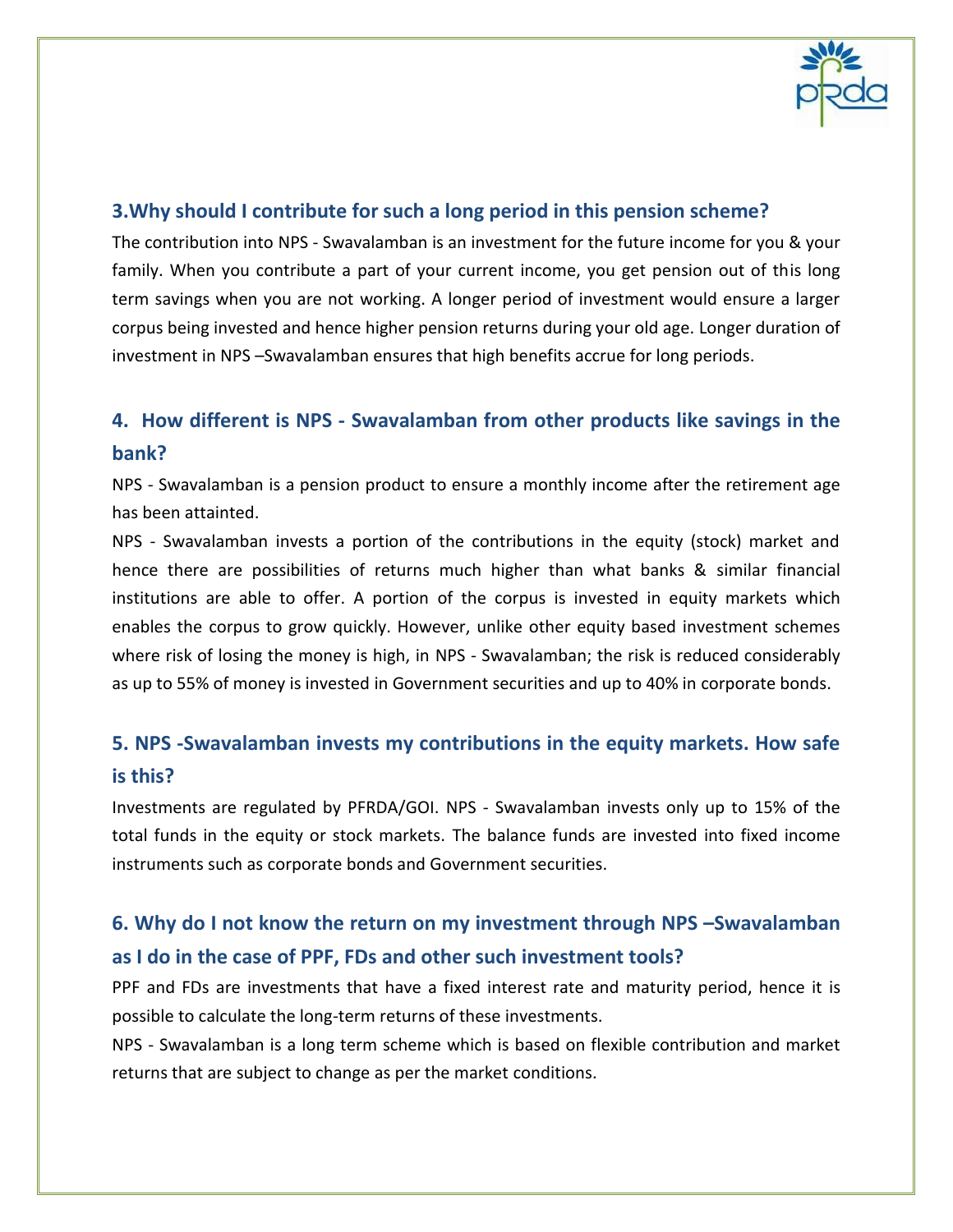

### **7. Who can subscribe to NPS -Swavalamban?**

A citizen of India, who belongs to the unorganized sector, can open NPS -Swavalamban account based on the following conditions:

1. Should be between 18 – 60 years of age as on the date of submission of his/her application by Aggregator.

2. Should comply with the KYC process carried out by an Aggregator.

3. Subscriber should not covered under social security scheme like Employees' Provident Fund and Miscellaneous Provision Act , The Coal Mines Provident Fund and Miscellaneous Provision Act etc

#### **8. What is the procedure to open NPS -Swavalamban account?**

- 1. Contact the aggregator.
- 2. Fill up the registration form.
- 3. Provide KYC documents.

Identity Proof &Address Proof.

4. Minimum contribution of Rs.100/- at the time of registration.

5. Receive "Your" Permanent Retirement Account Number (PRAN) card through an aggregator.

## **9. How do I continue making contributions once I have been registered into NPS -Swavalamban?**

You are required to make your contributions at the time of registration and subsequently through an Aggregator. You are required to make the contributions subject to following conditions:

1. Minimum contribution amount at the time of Registration - Rs 100

2. Though there is no minimum contribution requirement per year, minimum contribution of Rs. 1000/-per year is recommended to avail Swavalamban benefit. However it may be remembered the higher contribution amount will yield higher pension and since Swavalamban benefit is available for contribution upto Rs 12000/- it may be desirable to save higher amounts in your NPS-Swavalamban account.

## **10. How much should I invest in NPS-Swavalamban? Is there a minimum contribution limit per year?**

At the point of registration, you will have to invest a sum of Rs.100. Though there is no minimum contribution requirement per year, it is recommended that a contribution of at least Rs.1000 per year is made to ensure reasonable pension after retirement.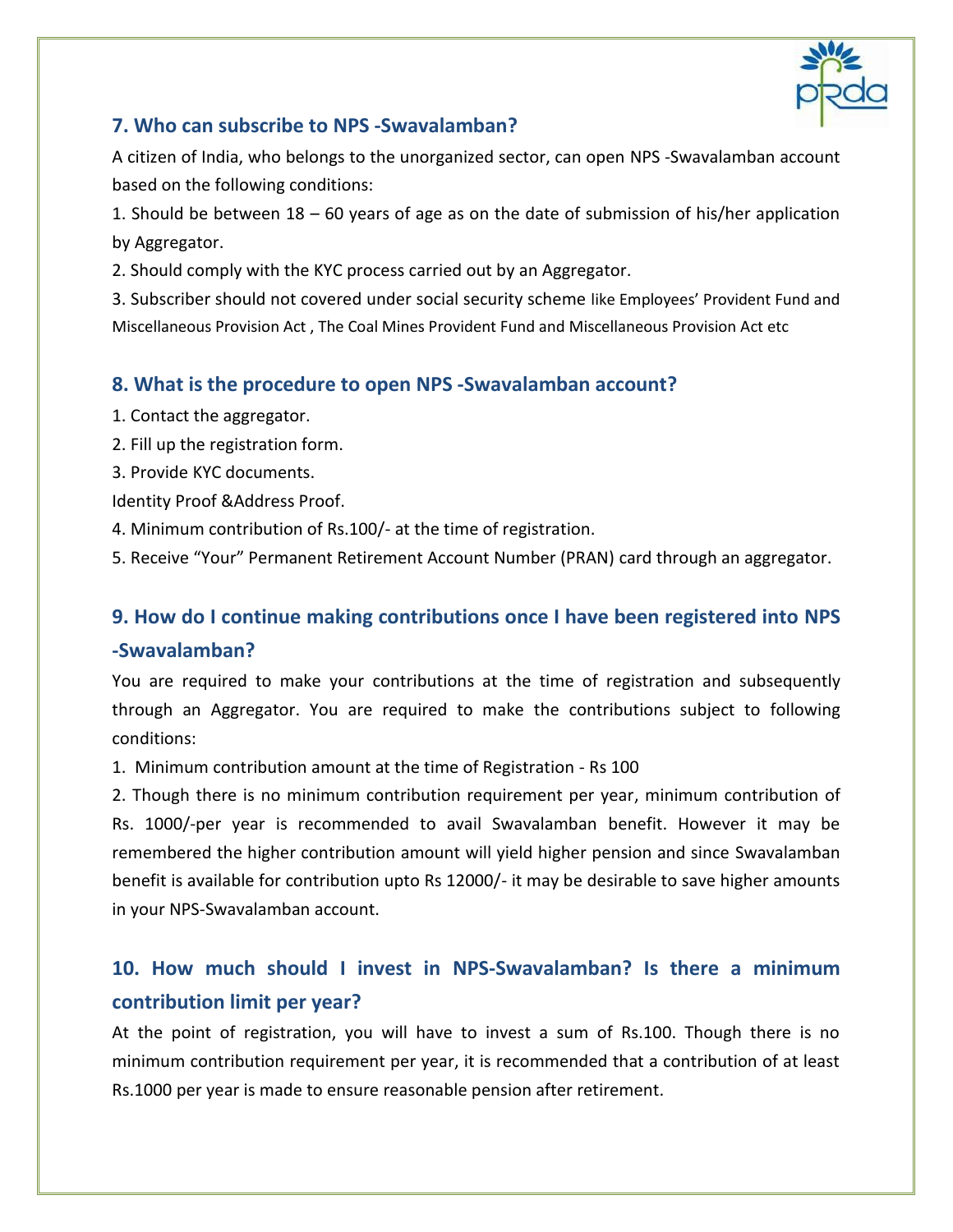

### **11. How many times should I invest in a year?**

There are no lower or upper limits to the number of contributions per year. The subscriber is free to manage the frequency and amounts of contributions.

#### **12. Where will my savings be invested?**

The contributions under NPS-Swavalamban are invested in a single scheme consisting of Equity, Corporate Bonds and Government Securities in terms of guidelines prescribed by GOI, Ministry of Finance.

### **13. What rate of return will my contributions earn?**

There is no investment return guarantee. Returns in NPS -Swavalamban are market based. The benefits will entirely depend upon the amounts contributed and the investment growth upto the point of exit from NPS.

#### **14. When will I be permitted to withdraw from my account?**

The normal exit from NPS – Swavalamban account is at the age of 60. However early exit is also permitted with certain conditions. Withdrawal process details are as follows:

1. Exit on 60 yrs

Subscriber would be required to invest minimum 40% of accumulated savings (pension wealth) to purchase annuity.

Subscriber will provide the bank account and withdrawal details to the aggregator to upload the information for execution to CRA System.

At the time of exit, the effort is to give a monthly pension of Rs.1000/-. If 40% of corpus is not sufficient to give pension of Rs.1000/- higher percentage or entire pension wealth (corpus) would be subject to annuitisation.

#### 2. Exit before 60 yrs

Subscriber would be required to invest minimum 80 % of accumulated savings (pension wealth) to purchase annuity.

Subscriber can withdraw balance 20%.

3. Withdrawal on Death of Subscriber : In case of death, the entire corpus will be transferred to the nominee/ legal heirs. The nominee/ legal heir will approach the aggregator with necessary documents such as Death Certificate, Identity proof of the nominee etc.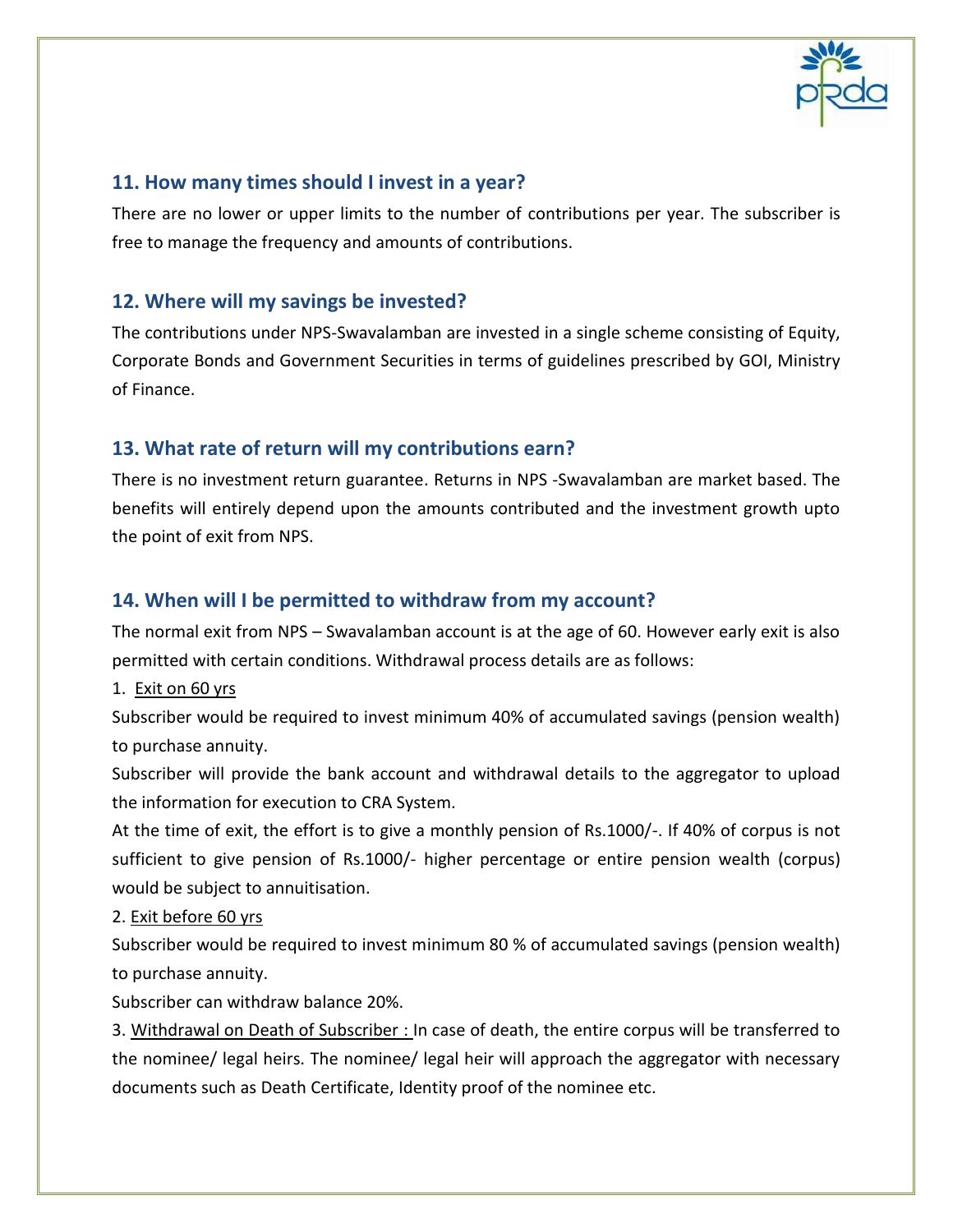

## **15. How will I know the status of my investment and how much it has accumulated to?**

You will receive a physical annual Statement of Transaction (SOT) of your NPS-Swavalamban account, which will indicate the details of contribution made and current value of the corpus in the individual retirement account. However you can access your account anytime through the aggregator to check the status of your Individual Retirement Account (IRA).

## **16. In case of Death of the Subscriber, how would the nominee get the amount? Please explain the operational procedure.**

#### Option 1:

The nominee can receive 100% of the NPS pension wealth in lump sum.

Contact the aggregator and submit necessary documents such as death certificate, identity proof etc.

#### Option 2:

If the nominee wishes to continue with the NPS, he/she shall have to subscribe to NPS individually after following prescribed KYC norms, contact the aggregator for subscribing into NPS - Swavalamban.

# **17. At the time of subscribing no bank account details are required.What will happen at the time of exit if the Bank a/c details are not provided by the Subscriber?**

Though a bank account is not mandatory at the time of entry into NPS-Swavalamban, it is highly desirable to have one. However, bank A/c is mandatory for exit from NPS-Swavalamban since no cash transactions are permitted at the time of withdrawal. This is in the interest of the subscriber.

## **18. If I move my residence/city, will the scheme still be valid? How do I make contributions in that eventuality?**

Subscriber can retain his/her PRAN when he/she changes residence/city. The same PRAN would be valid across the country to continue making investments, through an aggregator who is operational in your locality/city.